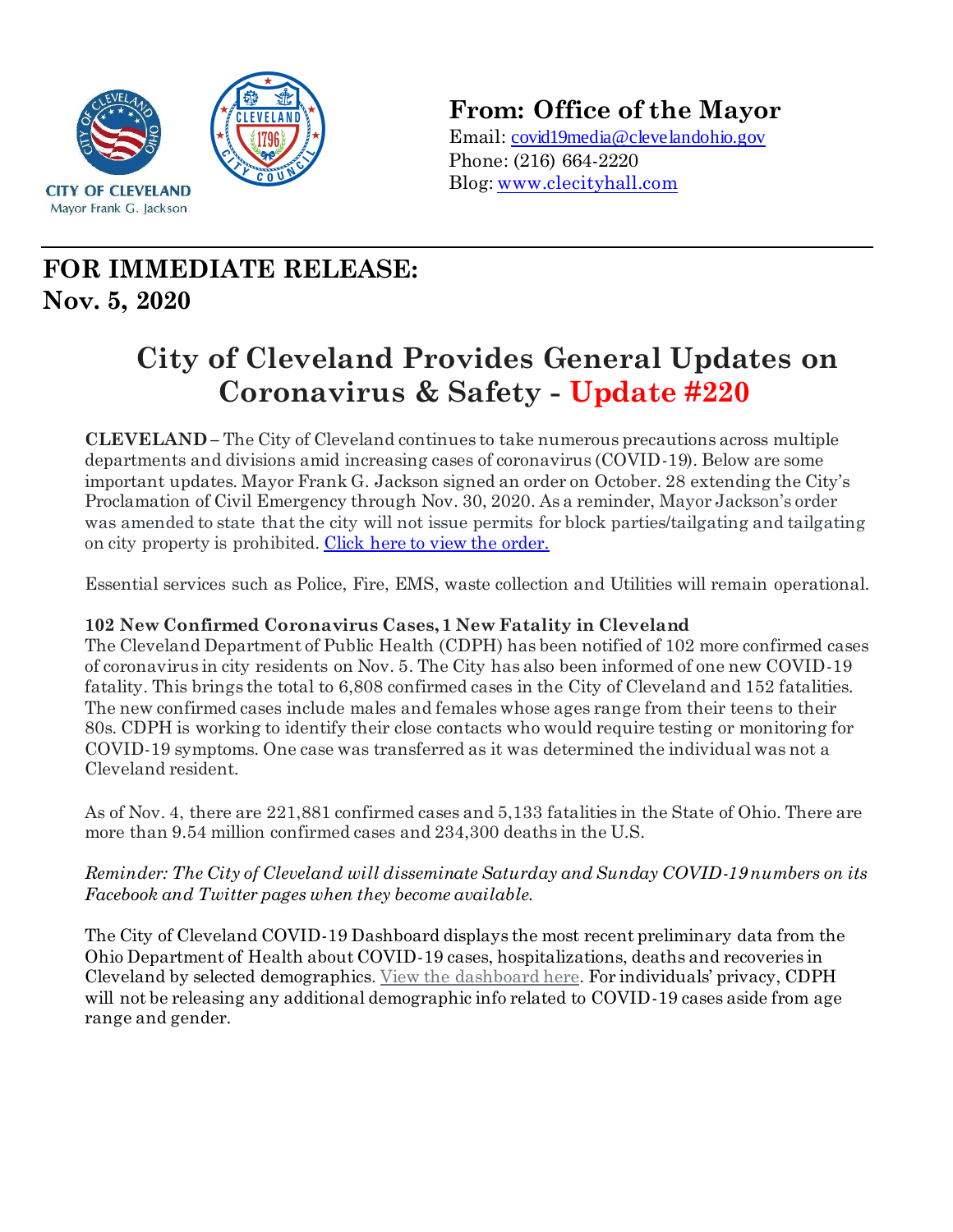#### **146th Cleveland Police Academy to be Sworn In November 6, Police Promotions Announced for November 12**

Mayor Jackson, Director of Public Safety Karrie D. Howard and Chief of Police Calvin D. Williams proudly announce that the 146th Cleveland Police Academy will be sworn in on Nov. 6, 2020. Mayor Jackson will administer the oath of office to thirty-five new police officers. Two recruits of the 146<sup>th</sup> class will be sworn in at a later date due to injury.

The new officers will be assigned to the five neighborhood police districts across the City of Cleveland. Due to the COVID-19 pandemic, the swearing-in will be held in a socially-distanced ceremony. Media, family, friends and members of the public are encouraged to view the graduation ceremony on the City of Cleveland's Facebook page at 11 a.m. tomorrow at [www.facebook.com/cityofcleveland](http://www.facebook.com/cityofcleveland).

The recruits were selected from a pool of applicants for the position of Patrol Officer. As applicants, they underwent a battery of tests and a comprehensive background check before being tendered a conditional offer of employment. During the Police Academy, they were given instruction in police tactics, criminal law, community diversity and crisis intervention training. They also received training to prepare them to be responsive to the needs of our Cleveland community. [Click here to](https://clecityhall.files.wordpress.com/2020/11/146th-cleveland-police-academy-class-roster-and-demographics.pdf)  [view the roster and class demographics.](https://clecityhall.files.wordpress.com/2020/11/146th-cleveland-police-academy-class-roster-and-demographics.pdf)

Mayor Jackson will administer the oath of office to sixteen members of the Division of Police, promoting them in rank. One member will be promoted from the rank of Lieutenant to the rank of Captain. Three members will be promoted from the rank of Sergeantto Lieutenant. Twelve members will be promoted from Patrol Officer to Sergeant.

Those who will be promoted participated in a Civil Service examination administered in April 2018. The supervisors will attend supervisory training within the Cleveland Police Training Section in coming weeks. The supervisors will then be assigned to the Patrol Section within the five neighborhood police districts or to specialized units within the Division of Police. [View the bios of](https://clecityhall.files.wordpress.com/2020/11/promotees-biographic-information-october-2020.pdf)  [those promoted here.](https://clecityhall.files.wordpress.com/2020/11/promotees-biographic-information-october-2020.pdf)

## **Mayor Jackson Swears in Interim Director of Community Development**

On November 5, Mayor Jackson swore in Michiel Wackers as the Interim Director of the Department of Community Development. Wackers began service with the City of Cleveland as the Executive Assistant to the Director of the Community Development Department in December 2016. Wackers was sworn in as Assistant Director of Community Development in July 2018[. Click](https://www.dropbox.com/sh/1ijcg6gwwfja31p/AAC-hYxAYmhnCFRj1CHNxiA2a?dl=0)  [here to view his headshot and a photo](https://www.dropbox.com/sh/1ijcg6gwwfja31p/AAC-hYxAYmhnCFRj1CHNxiA2a?dl=0) from the ceremony.

Prior to joining the City of Cleveland, he worked with the City of Middletown, Connecticut for 13 years and ultimately served as Director of Planning, Conservation and Development. Wackers has experience in many aspects of community development including creating and managing projects.

Wackers received his Master of Arts in Political Science with a concentration in Public Policy from City University of New York. He also received a Bachelor of Arts in Political Science and International Studies from Elon University. He holds an American Institute of Certified Planners certification from the American Planning Association.

## **City of Cleveland Update on Hopkins Airport**

Cleveland Hopkins International Airport (CLE) like other airports worldwide has had a dramatic drop in air service and travelers due to the COVID-19 pandemic. Concerns over health and safety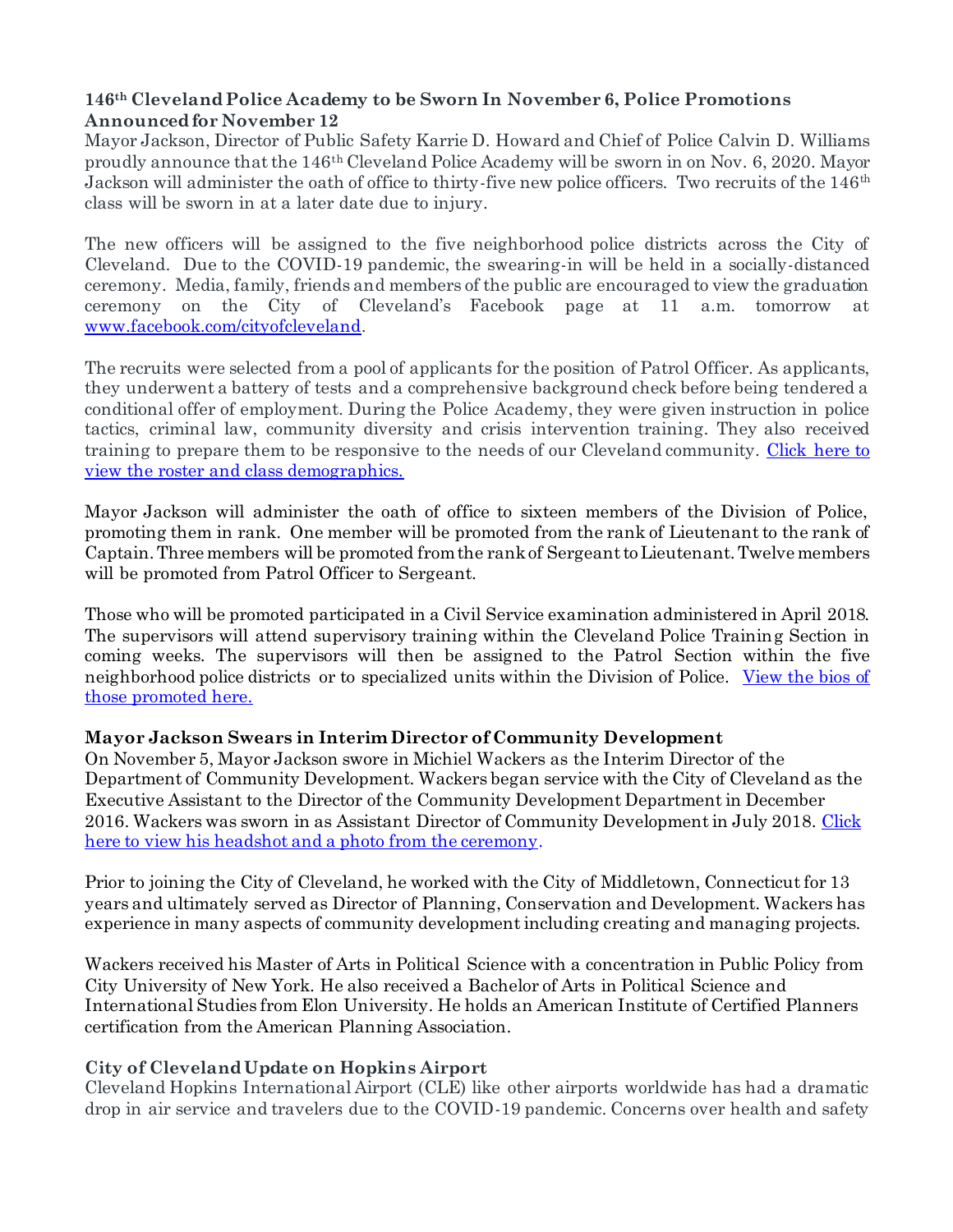as well as quarantines, coupled with many businesses cancelling travel and leisure travelers staying home have impacted flights.

We are currently averaging 5,520 in the past seven days, compared with the 314 passengers we reported on April 20, 2020. [Click here to view regularly updated numbers on airport travel on the](https://www.clevelandairport.com/)  [Hopkins website.](https://www.clevelandairport.com/)

## **Other Important Reminders**

## **Seasonal Leaf Pick-Up Program Begins Nov. 9, 2020**

The City of Cleveland will begin its seasonal leaf pick-up program on Nov. 9, 2020. The program provides leaf pick-up in high leaf-generation areas, reducing the need for residents to manually collect leaves. View a map of the designated areas [here.](https://clecityhall.files.wordpress.com/2020/10/2019.cle_leaf_program_areas_april2019-2.pdf)

What to Expect

- Residents in the designated high leaf-generation areas should expect leaf pick-up signs posted one week prior to service.
- To streamline the pick-up process, residents are encouraged to rake leaves from their property onto the tree lawn. Residents are also asked to park off-street, if possible, during the service period to accommodate city crews.
- Each area will be serviced a minimum of two times within the 8-week period (weather permitting).

High generation areas have the highest concentration of city-owned trees located on tree lawns and/or those areas potentially causing flooding or other hazardous conditions. The current high leaf-generation areas have been verified by the Division of Urban Forestry, the County Tree Canopy, the Office of Sustainability and the Department of Public Works. The city's six service stations will systematically deploy sweepers, leaf machines, end loaders, and leaf blowers in these areas on Monday through Friday from 7 a.m. – 9 p.m. from Nov. 9, 2020 to Dec. 31, 2020.

Residents outside of the high-generation areas can bag any leaves gathered in their yards and set it out with their trash on their designated waste collection day. These residents are allowed up to 20 bags of leaves during the fall season.

**City of Cleveland Now Accepting Requests for the Tree Canopy Revitalization Program** The City of Cleveland announces its Tree Canopy Revitalization Program. As part of this program the City is now accepting requests from property owners for a free tree installation during the spring and fall planting seasons.

Property owners can complete an [online request form](http://www.city.cleveland.oh.us/CityofCleveland/Home/Government/CityAgencies/ParksRecreationandProperties/DivisionofParkMaintenanceandProperties/UrbanForestry/RequestTree) to have a tree planted on their tree lawn, in front of occupied structures or sidewalk cut-outs typically found in commercial areas in front of businesses. Each location will be surveyed in person by a Field Operations Forester to ensure there are no conflicts with the surrounding infrastructure and that the site is suitable. Approved sites are then added to a list for a tree to be planted during the next available planting season. All requests are handled on a first-come, first-served basis.

The Tree Canopy Revitalization Program was created in support of Mayor Frank G. Jackson's tree planting initiative, in which he pledged up to \$1 million a year to replenish the city's tree canopy. To request a tree or to learn more, [click here.](http://www.city.cleveland.oh.us/CityofCleveland/Home/Government/CityAgencies/ParksRecreationandProperties/DivisionofParkMaintenanceandProperties/UrbanForestry/RequestTree)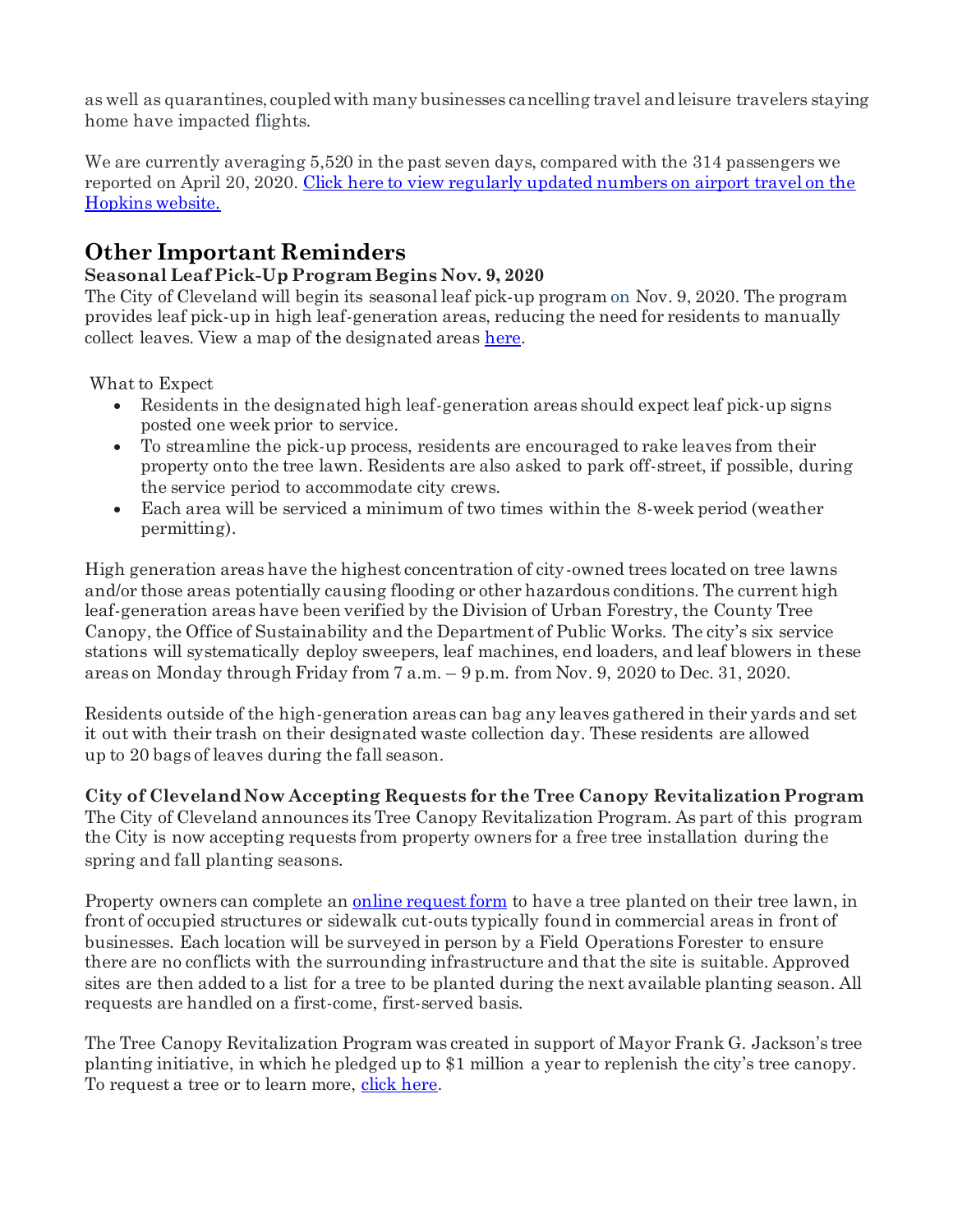## **Applications for the Position of Patrol Officer are Now Open. Apply Today!**

Applications for the position of Patrol Officer with the Cleveland Division of Police are currently open. You must submit your application online by November 13 to be considered for the next academy. Applications can be foun[d here.](https://www.governmentjobs.com/careers/cleveland?pagetype=jobOpportunitiesJobs&jobId=2872013&jobName=patrol-officer-examination&tab=1) If you have any questions please, contact the Public Safety Recruitment Team at (216) 623-5233.

## **Calls Regarding COVID-19 Complaints**

With the passage by Cleveland City Council of an ordinance authorizing penalties for noncompliance with Mayor Jackson's mask mandate, enforcement is now in effect. There are two numbers Clevelanders should call regarding non-compliance:

- **Business complaints:** CDPH hotline at (216) 857-7165
- **Individual or private residence complaints:** Cleveland Police non-emergency line at (216) 621-1234

Cleveland City Council recently approved the mandatory use of masks in public spaces as well as certain penalties for individuals and businesses that do not comply. On July 3, Mayor Jackson signed an amended order mandating the use of masks in public in the City of Cleveland to slow the spread of the highly contagious coronavirus. This includes mandatory use in bars, restaurants, shared office settings, rideshares and other shared spaces.

Citations may be issued with fines for the following:

- Any business or person violating the mask or safe-seating order (which maintains social distancing of at least six feet between patrons) is subject to civil penalties in accordance with Ordinance No. 556-2020, specifically chapters 602 and 236.
- Any business in the City of Cleveland with an employee who becomes ill with the coronavirus is required to immediately disinfect and sanitize the premises. Following a warning, they may be subject to a civil penalty of \$1,000 for the first offense and a civil penalty of \$3,000 for each subsequent violation.

## **Upcoming ClevelandTransformation Alliance Meetings**

The Cleveland Transformation Alliance Committee (CTA) is currently hosting public meetings via Zoom or Microsoft Teams. For more information on these meetings, please visit [http://www.myCLEschool.org.](http://www.mycleschool.org/) See details for upcoming meetings below:

## **Cleveland Plan Progress Committee**

Friday, November 6 at 3:30 p.m. Via Microsoft Teams [Join Microsoft Teams Meeting](https://teams.microsoft.com/l/meetup-join/19%3ameeting_ZjZlYTMyZTUtODM0MC00YzA4LWI4ZTUtNTlkMmExNGFkMGUz%40thread.v2/0?context=%7b%22Tid%22%3a%225dbb3024-8bde-472a-bcff-d8774687efc6%22%2c%22Oid%22%3a%22409b8b97-4589-4eea-a7bb-f33766222c64%22%7d) [+1 216-815-0098](tel:+1%20216-815-0098,,574330197) United States, Cleveland (Toll) Conference ID: 574 330 197#

#### **Governance Committee**

Monday, November 16 at 11 a.m. Via Microsoft Teams [Join Microsoft Teams Meeting](https://teams.microsoft.com/l/meetup-join/19%3ameeting_MjJmZDEwOWItYTBlYS00Zjk4LWE0OGItOWUzMzk2MDFmNzcy%40thread.v2/0?context=%7b%22Tid%22%3a%225dbb3024-8bde-472a-bcff-d8774687efc6%22%2c%22Oid%22%3a%22409b8b97-4589-4eea-a7bb-f33766222c64%22%7d) [+1 216-815-0098](tel:+1%20216-815-0098,,316619124) United States, Cleveland (Toll) Conference ID: 316 619 124#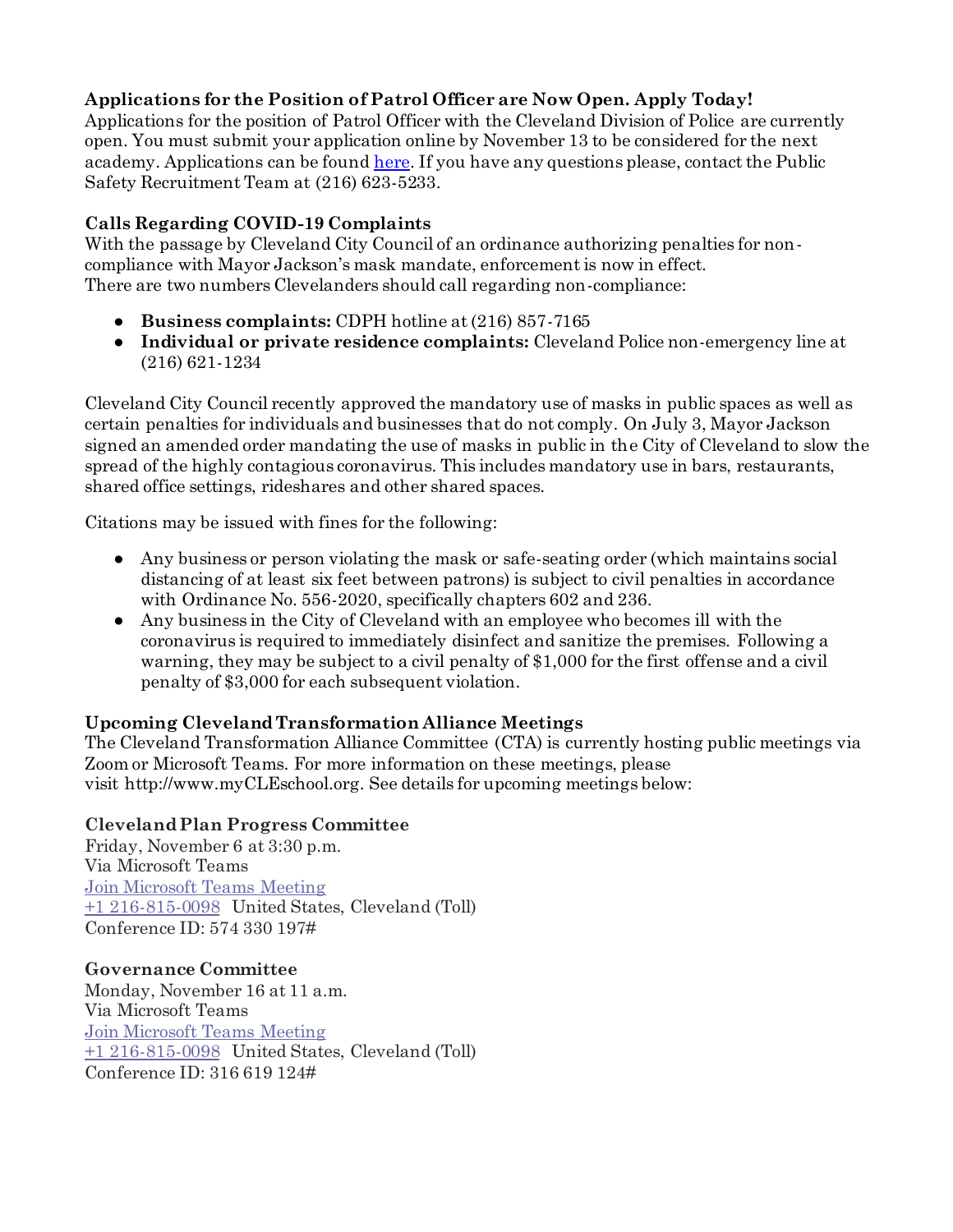#### **Communications and Engagement Committee**

Tuesday, November 17 at 3 p.m. Via Microsoft Teams [Join Microsoft Teams Meeting](https://teams.microsoft.com/l/meetup-join/19%3ameeting_OWU4N2ZkODMtMDVjZi00OWZlLTgxNzQtYzZjZmFmZGQ3ZTcy%40thread.v2/0?context=%7b%22Tid%22%3a%225dbb3024-8bde-472a-bcff-d8774687efc6%22%2c%22Oid%22%3a%22409b8b97-4589-4eea-a7bb-f33766222c64%22%7d) [+1 216-815-0098](tel:+1%20216-815-0098,,598482148) United States, Cleveland (Toll) Conference ID: 598 482 148#

#### **Finance Committee**

Thursday, December 3 at 8:30 a.m. Join Zoom Meeting <https://zoom.us/j/91481906433?pwd=NDFRQ0tNdVBQVDBpRnMzUVZSSWVQQT09> Meeting ID: 914 8190 6433 Passcode: 417608 One tap mobile +13017158592,,91481906433#,,,,,,0#,,417608# US (Germantown) +13126266799,,91481906433#,,,,,,0#,,417608# US (Chicago) Dial by your location +1 301 715 8592 US (Germantown) +1 312 626 6799 US (Chicago) +1 646 558 8656 US (New York) Find your local number: <https://zoom.us/u/adyB78xCx>

## **Cleveland Transformation Alliance Board Meeting**

Monday, December 7 at 5:30 p.m. Join Zoom Meeting <https://zoom.us/j/98094926783?pwd=MCtSYVFzbi9ENS9OaEVxREMyQ3UvZz09> Meeting ID: 980 9492 6783 Passcode: 147729 One tap mobile +13126266799,,98094926783#,,,,,,0#,,147729# US (Chicago) +16465588656,,98094926783#,,,,,,0#,,147729# US (New York) Dial by your location +1 312 626 6799 US (Chicago) +1 646 558 8656 US (New York) +1 301 715 8592 US (Germantown) Find your local number: <https://zoom.us/u/aboPqbaN4W>

#### **Cleveland Public Utilities to Resume Disconnections on December 1**

Beginning on Dec. 1, 2020, the City of Cleveland Department of Public Utilities' (DPU) will lift the moratorium on shut-offs and reconnections. DPU will resume the regular process for collections and disconnection of service for delinquent water and/or electric accounts.

The City of Cleveland suspended utility disconnections for non-payment on March 13 as part of [Mayor Jackson's Proclamation of Civil Emergency](https://clecityhall.com/2020/03/13/mayor-jackson-announces-policy-changes-during-proclamation-of-civil-emergency/) to help customers during the coronavirus pandemic. The City's suspension was in advance of Governor DeWine and the [Ohio EPA's order on](https://www.epa.state.oh.us/Portals/28/documents/pws/pws%20emergency%20grayscale.pdf)  [March 31](https://www.epa.state.oh.us/Portals/28/documents/pws/pws%20emergency%20grayscale.pdf) and has continued well beyond the state order, which ended on July 1, 2020.

The decision to resume disconnections has been done with great concern and awareness of the financial difficulties and other vulnerabilities many of our customers are facing due to the pandemic. Financial relief tools are in place to assist customers in need. In addition to our current affordability programs, we are offering extended payment plan options as well as coordinating with outside agencies to refer customers for additional services. We continue to diligently notify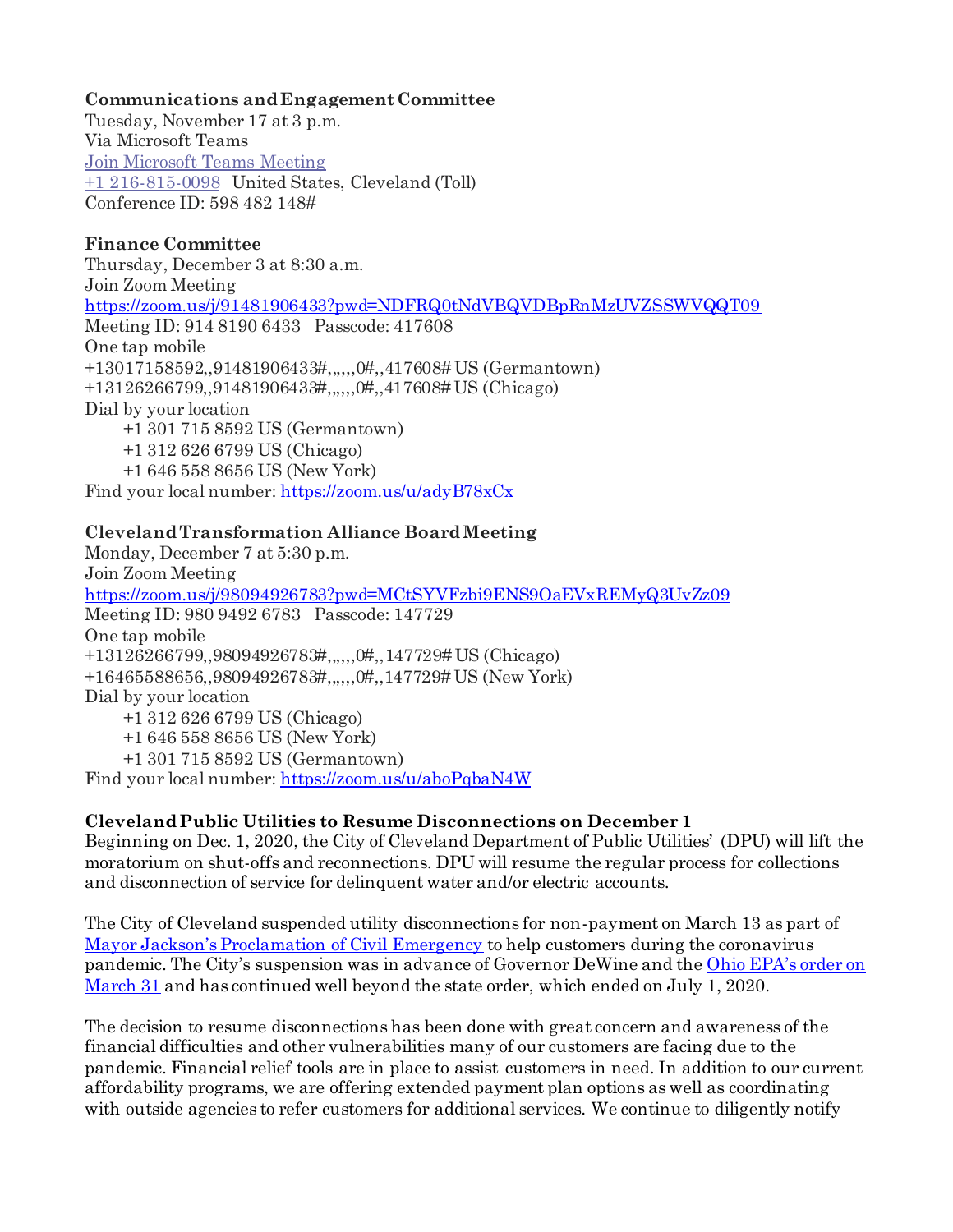customers with past due accounts, so they receive plenty of notice in addition to the regular multinotice procedures.

It is always our goal to keep customers connected to utility service. We encourage customers who need assistance to contact Cleveland Water at (216) 664-3130 or Cleveland Public Power at (216) 664-4600 to discuss their payment options as soon as possible.

## **Department of Public Utilities Customer Reconnection Updates**

While business is operating as normal, the Public Utilities Building is closed to the public. Cleveland Water and Cleveland Public Power have temporarily stopped disconnection of residential services for non-payment. Cleveland Water customers should call (216) 664-3130 and Cleveland Public Power customers should call (216) 664-4600 for service restoration. Cleveland Water Pollution Control (WPC) Customer Service lobby remains open to the public to purchase permits and review maps. The WPC office at 12302 Kirby Ave. is open 8 a.m.-5 p.m., Monday through Friday. Report emergencies 24/7 by calling (216) 664-2513. To date:

- CPP has reconnected 136 total customers
- CWD has reconnected 2,318 total customers

Cleveland Water customers can make payments and manage their account at

myclevelandwater.com or by calling (216) 664-3130. Questions can be submitted via the inquiry form at clevelandwater.com/ask-a-question. CPP customers can make payments and manage their account at cpp.org. Inquiries and questions can be submitted via [www.cpp.org/Contact](http://www.cpp.org/Contact). Cleveland Water and CPP customers may also use the dropbox located at 1201 Lakeside Ave. Please include name and account number along with payment. Multiple accounts must be on separate checks.

## **List: Cleveland COVID-19 Testing Sites**

Testing for those with COVID-19 symptoms or who have been exposed to someone with COVID-19 is available at the local federally-qualified health centers (FQHCs) below:

*Neighborhood Family Practice:* W. 117 Community Health Center – 11709 Lorain Ave.

- o Tests are available by appointment only regardless of one's ability to pay
- $\circ$  Call (216) 281-0872 for information or to schedule an appointment
- o Results are back in one to three days

*Care Alliance*: Central Clinic - 2916 Central Ave.

- o Drive-thru and walk-up testing, by appointment only
- o Tests are free of charge to the patient
- o Call the COVID-19 Nurse Line at (216) 535-9100 and press 6
- o Testing done Mondays, Wednesdays, and Fridays from 11 a.m. to 4 p.m.
- o Results are back in 24 to 48 hours

*The Centers:* East Office – 4400 Euclid Ave.

- o Drive-thru and walk-up testing, by appointment only
- o Tests are free of charge to the patient
- o Call (216) 325-WELL (9355) to talk with an access specialist, be triaged by a nurse, and schedule your telehealth visit with one of our providers for screening for a test
- o Testing takes place on Wednesdays, following a Tuesday telehealth visit (required)

Check out ODH's website for a map of testing sites:

<https://coronavirus.ohio.gov/wps/portal/gov/covid-19/testing-ch-centers/>

## **CodeRED**

Sign up for CodeRED alerts to receive calls and emails with important info regarding the coronavirus. To sign up online, visit [https://bit.ly/CLECodeRED,](https://bit.ly/CLECodeRED) get mobile alerts by downloading